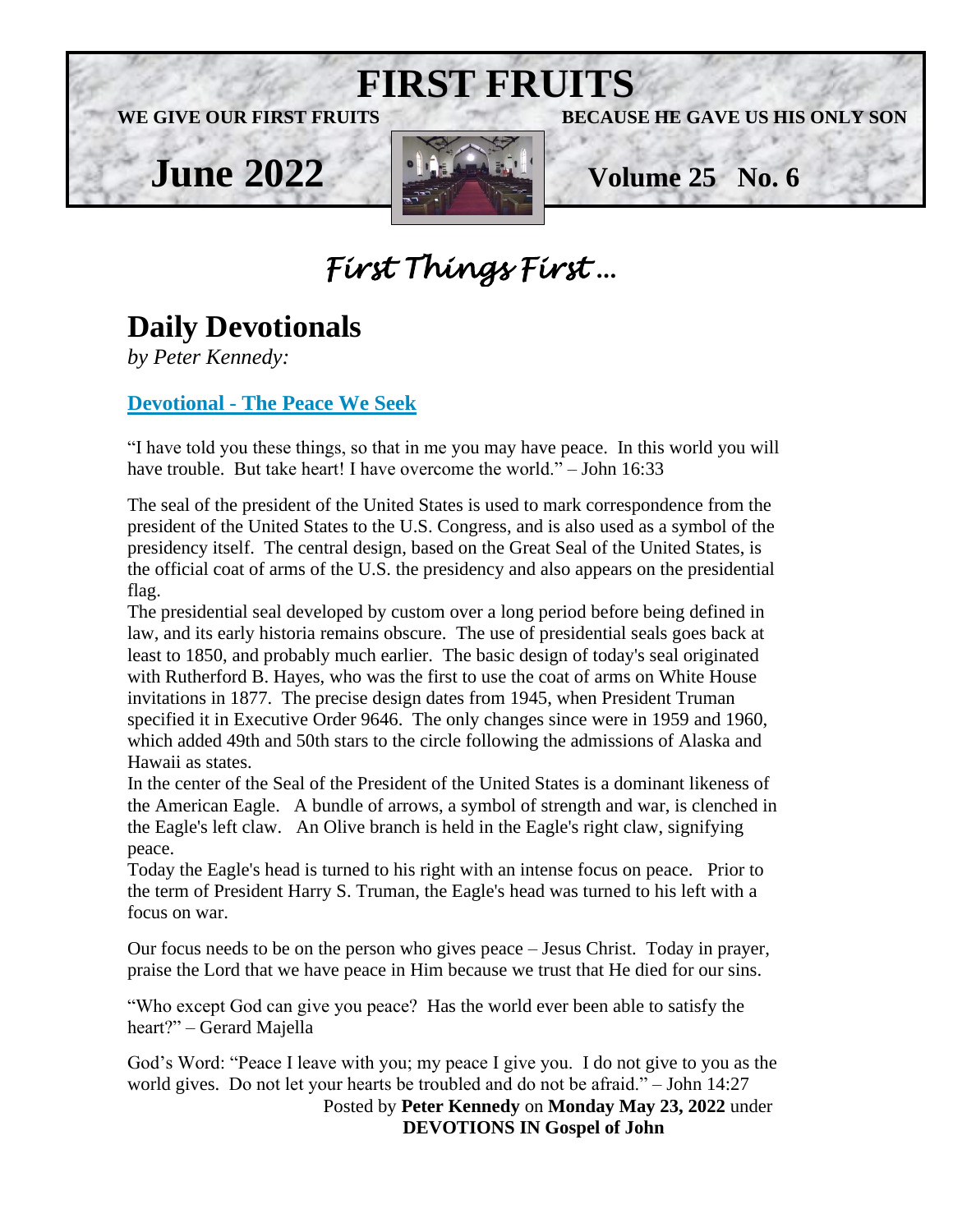

First School And **Day** Care

The First School has 124 children and a waiting list. We are excited about how well our Preschool graduation ceremony went! There was such a great turn out and hearing the children sing about our Lord and Savior is so inspiring!

Our summer VBS this year will be from July  $18^{th} - 21^{st}$ starting at 9am-12pm. This year we will have a fun tropical theme, "Discovery on Adventure Island!"

Discovery on Adventure Island invites school age children to arise and shine because the light of God's love has come and is shining on them! The children will be empowered by exploring ways God shines great light in the world and by learning how they can also shine God's light by reflecting what they've learned. Through stories in the Old Testament and the New Testament, this program will show students how connection with God brings the invitation to shine God's light in a world that needs it now more than ever!

Many Blessings, Bree Joines The First School Director

> **First School Board Meeting – Tuesday, June 14th, 5:00 p.m.**







- 06/05 Exodus 4:14-17, Psalm 51:7-13, Romans 12:3-8, Mark 9:38-50
- 06/12 Exodus 4:18-26, Psalm 51:14-17, Romans 12:9-16, Mark 10:1-12
- 06/19 Exodus 4:27-31, Psalm 51:18-19, Romans 12:17-21, Mark 10:13-16
- 06/26 Exodus 5:1-9, Psalm 52:1-4, Romans 13:1-7, Mark 10:17-27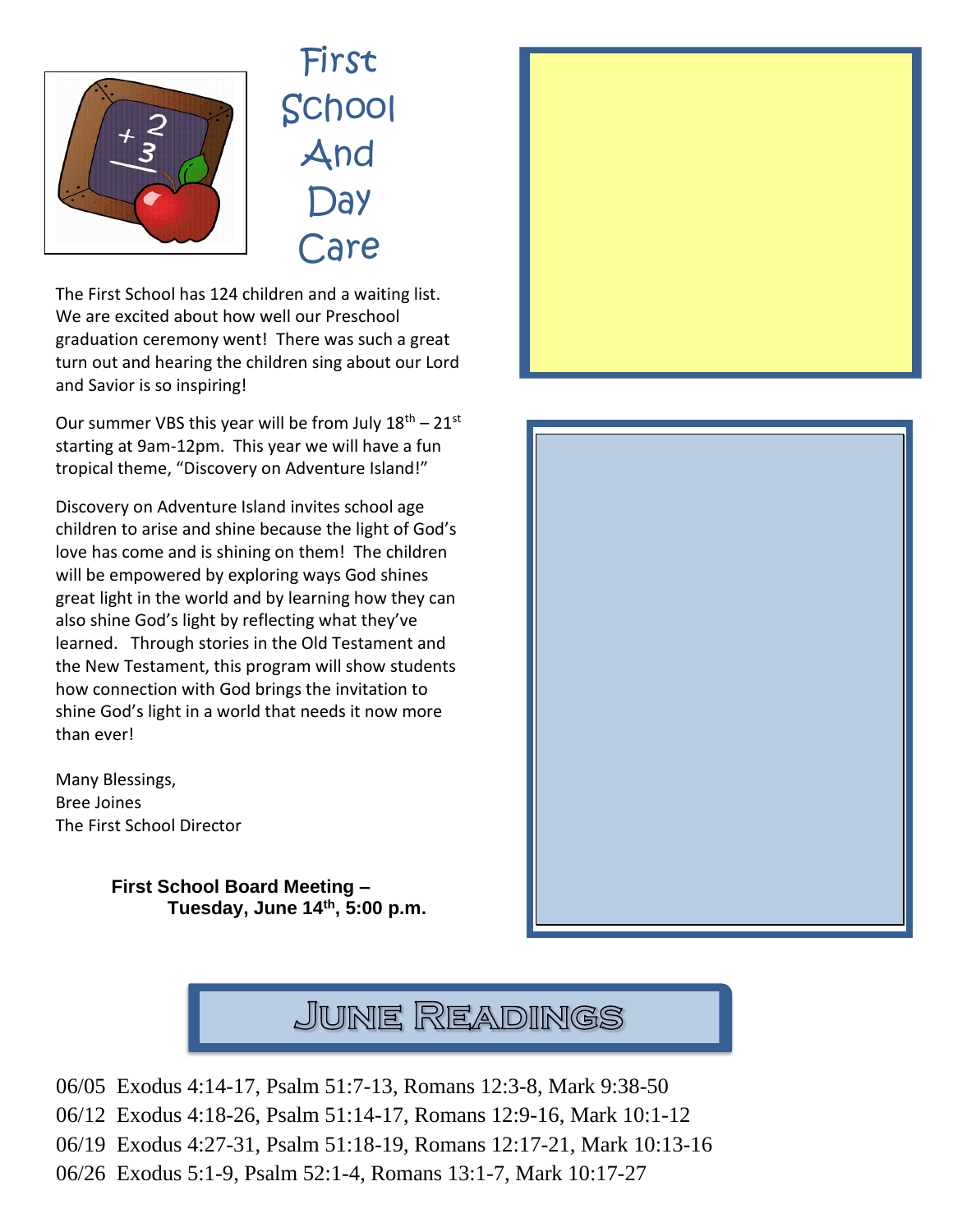

06/09 Judy Bezdek 06/09 Asa Lundy 06/09 Diane Stewart 06/10 LeAnne Lundy 06/12 David Kight 06/15 Ashlyn Hanna 06/20 Helen Kight 06/22 Ruth Speckles 06/27 Kirbie Woods



06/09 Colton Labay 06/09 Adeleigh Labay 06/16 Nerissa House 06/16 Kyle House 06/21 Thomas Hernandez 06/30 Ellis Lundy



06/09 Joshua & Sarah Barosh 06/17 Kevin & Cori Koudela 06/27 Chris & Ryan Hanna



Ruth Speckels Bentley

**Friends of FLC** Kim S Albina Joines

*List will be cleared on the 1st in January, April, July and October. Please help us stay current; call the office with changes or additions.*



Charles Bard

Ron Chambles Shirley Chatel Lynda Christenberry Nora Hollingsworth Marilyn Kight Larry & Kim Ledwig Lloyd & Diane Nelson Jimmy Nielsen Odis Newton Becky Sample Ashley Schoeneberg

**Our FLC Family** Dorothy Atchetee Harlo & Rhonda Atchetee

> Pray for All WHo **SERVE IN** the US Military

### **WE'RE HERE WHEN YOU NEED US**





 Office hours: Tues & Thurs: 8:00am - 4:30pm Wed: 8:00am – 12:00pm

> Phone: 979-543-5847 Email: [office@firstlutheranec.com](mailto:office@firstlutheranec.com)



COUNCIL MEETING Thursday, June 16<sup>th</sup> 6:00 p.m.

Pastor Clyde Grier: Phone: 979-541-6173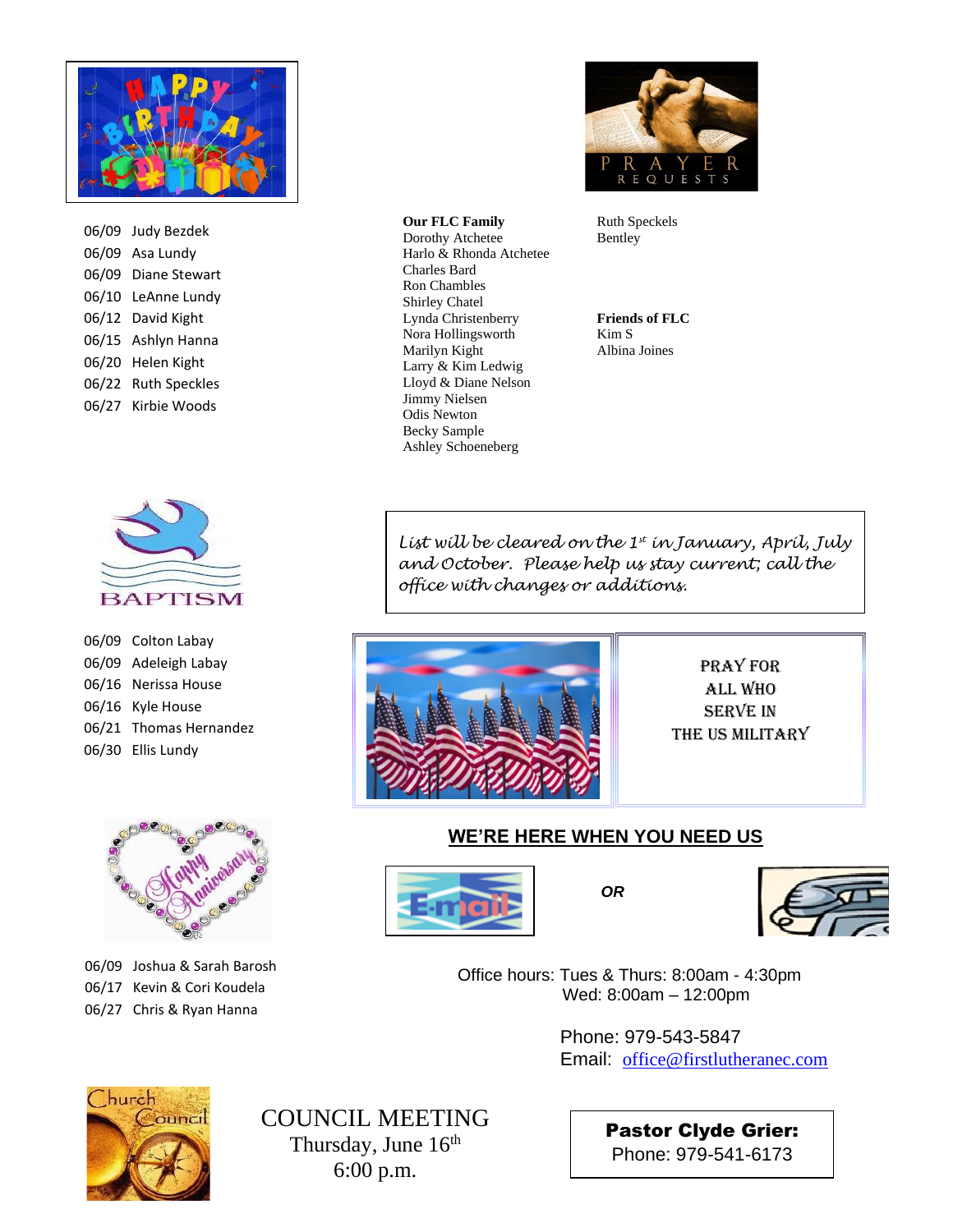## **FLCEC Manna Meals Team**

Our FLCEC Manna Meals Team will serve on Monday, June 27<sup>th</sup>. Please check with Cathy Schoenfield to see how you can help.

### **A Summer Prayer**

 Thank You for the increased time I and for the more casual pace of the summer season. Creator of all, thank You for summer! Thank You for the warmth of the sun and the increased daylight. Thank You for the beauty I see all around me and for the opportunity to be outside and enjoy Your creation. have to be with my friends and family, Draw me closer to You this summer. Teach me how I can pray no matter where I am or what I am doing. Warm my soul with the awareness of Your presence, and light my path with Your Word and Counsel. As I enjoy Your creation, create in me a pure heart and a hunger and a thirst for You. Amen. ---Author unknown



## Pre-Gathering Seminar:

(To explore theme more deeply) Seminar begins Friday, July 29<sup>th</sup>, at 1:00 p.m. To attend add \$15 more.

Youth Gathering & Lock-In for Grades 6-12 held concurrently!



## LCMC Texas District Gathering July 29 - 30, 2022

(5:00 p.m. Friday evening – 3:45 p.m. Saturday) Victoria, TX

Theme: Pray earnestly

Keynote Speakers: Jeremy Walloch Mike Bradley

#### Tickets: \$65 thru 6/29, \$75 after 6/29

To Register: Forms are available in the church office **Or register online:**

[www.lcmctexas.org/annual-gathering](http://www.lcmctexas.org/annual-gathering)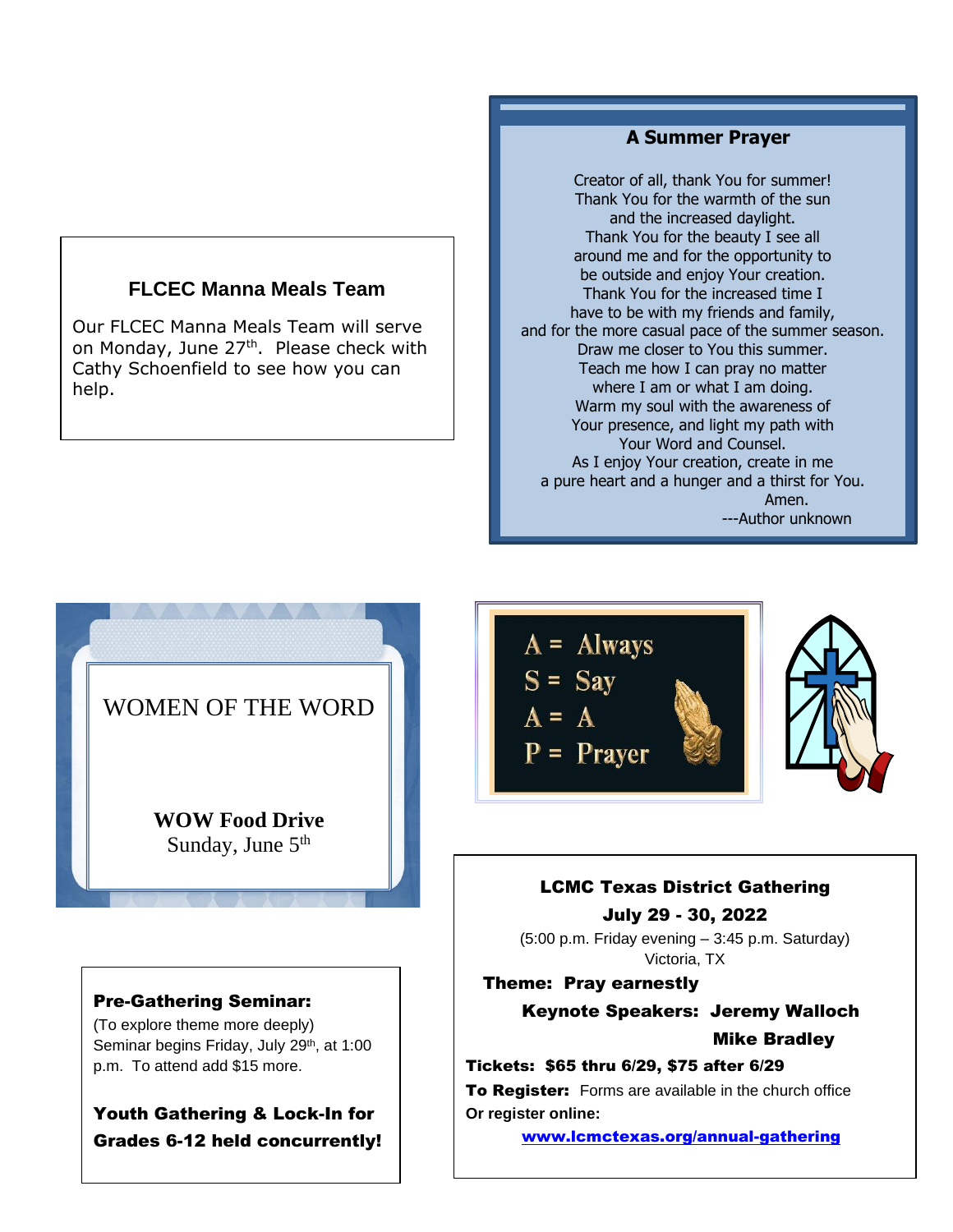



| <b>Sunday</b>                                                                                                      | <b>Monday</b>                                                        | <b>Tuesday</b>                                                                                    | Wednesday | <b>Thursday</b>                                      | Friday                    | <b>Saturday</b>             |
|--------------------------------------------------------------------------------------------------------------------|----------------------------------------------------------------------|---------------------------------------------------------------------------------------------------|-----------|------------------------------------------------------|---------------------------|-----------------------------|
|                                                                                                                    |                                                                      |                                                                                                   | 1         | $\overline{\mathbf{z}}$                              | $\boldsymbol{\mathsf{3}}$ | $\overline{\boldsymbol{4}}$ |
| 5<br><b>Sunday School</b><br>9:30 AM<br><b>Worship Service</b><br>10:45 AM<br>w/Communion<br><b>WOW Food Drive</b> | 6                                                                    | 7                                                                                                 | 8         | 9                                                    | 10                        | 11                          |
| 12<br><b>Sunday School</b><br>9:30 AM<br><b>Worship Service</b><br>10:45 AM                                        | 13                                                                   | 14<br><b>First School</b><br><b>Board Meeting</b><br>5PM<br><b>Newsletter</b><br><b>Items Due</b> | 15        | 16<br><b>Church Council</b><br><b>Meeting</b><br>6PM | 17                        | 18                          |
| 19<br><b>Sunday School</b><br>9:30 AM<br><b>Worship Service</b><br>10:45 AM<br>w/Communion                         | 20                                                                   | 21                                                                                                | 22        | 23                                                   | 24                        | 25                          |
| 26<br><b>Sunday School</b><br>9:30 AM<br><b>Worship Service</b><br>10:45 AM                                        | 27<br><b>Manna Meals</b><br>5-6:30 PM<br><b>FLCEC Team</b><br>serves | 28                                                                                                | 29        | 30                                                   |                           |                             |

# June Responsibilities

ASSISTING MINISTER: **Pat Marek**  SEXTON: **Doug Mathews**  USHERS: **Ted Schoenfield, Gaynard Wigginton**  ALTAR GUILD: **Cathy Schoenfield, Billie Jean Bram** 

### READER

- **5 th Diane Stewart**
- **12 th Helen Johnson**
- **19th Ty Schoenfield**
- **26 th Kirk Marek**

If you are unable to serve on your date, please find someone to take your place.

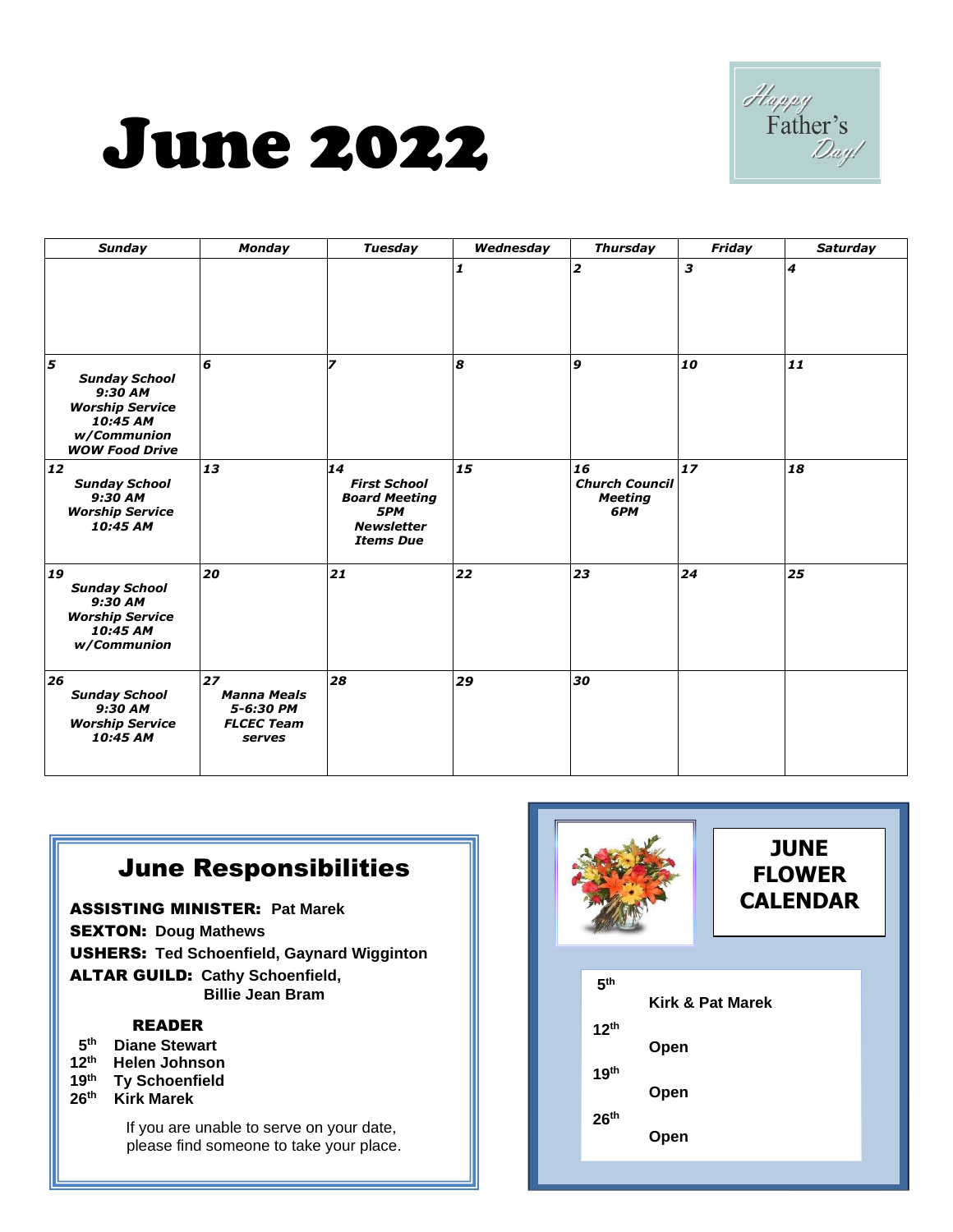# **BIBLE READING SCHEDULE JUNE 2022**

| Reading         | Date | Reading      |
|-----------------|------|--------------|
| Song of Songs 2 | 17   | Isaiah 7     |
| Song of Songs 3 | 18   | Isaiah 8     |
| Song of Songs 4 | 19   | Isaiah 9     |
| Song of Songs 5 | 20   | Isaiah 10    |
| Song of Songs 6 | 21   | Isaiah 11    |
| Song of Songs 7 | 22   | Isaiah 12    |
| Song of Songs 8 | 23   | Isaiah 13    |
| 2 Timothy 1     | 24   | Isaiah 14    |
| 2 Timothy 2     | 25   | Isaiah 15    |
| 2 Timothy 3     | 26   | Isaiah 16    |
| 2 Timothy 4     | 27   | Isaiah 17    |
| Isaiah 1        | 28   | Isaiah 18    |
| Isaiah 2        | 29   | Isaiah 19-20 |
| Isaiah 3        | 30   | Isaiah 21    |
| Isaiah 4-5      |      |              |
| Isaiah 6        |      |              |
|                 |      |              |